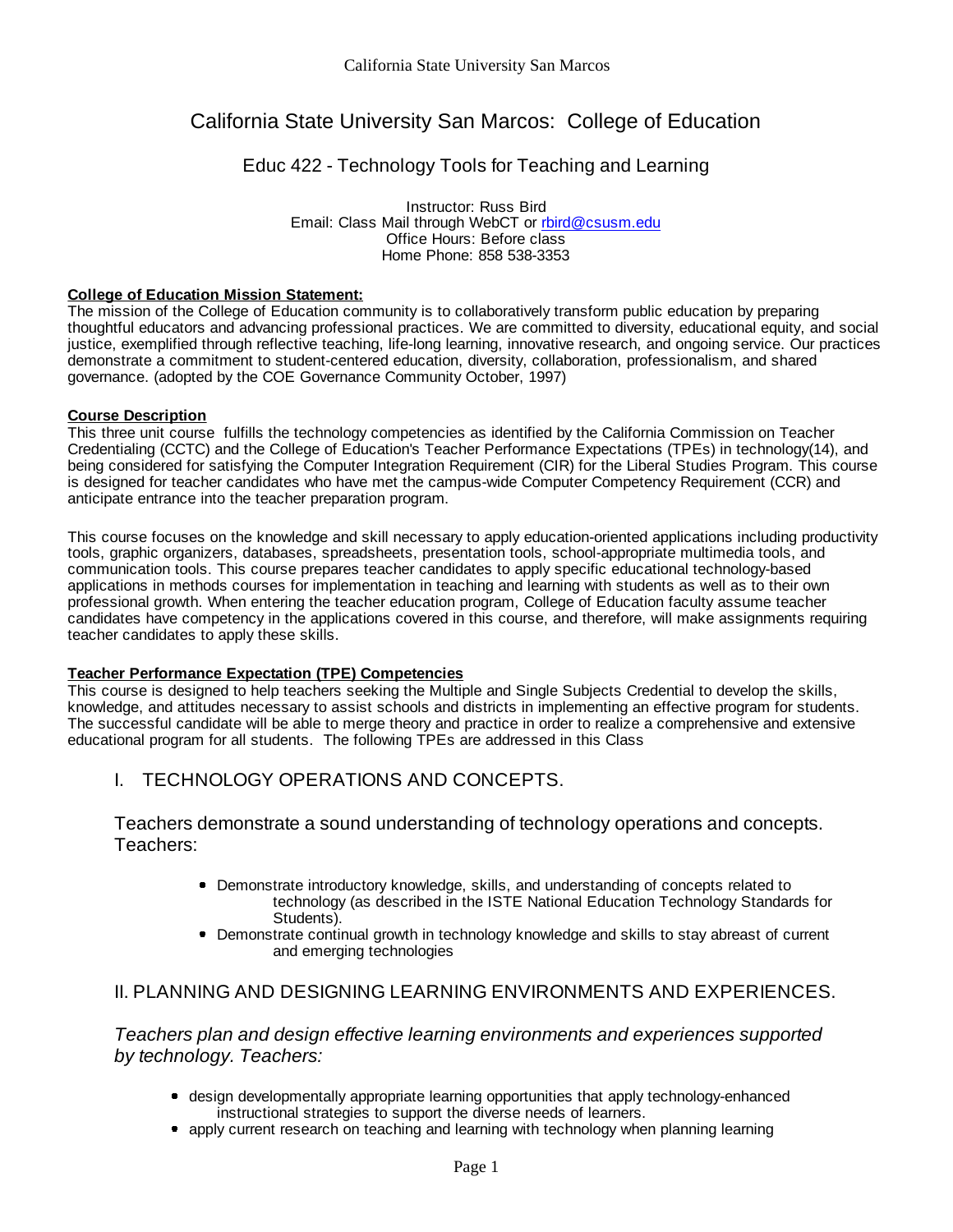environments and experiences.

- $\bullet$  identify and locate technology resources and evaluate them for accuracy and suitability.
- plan for the management of technology resources within the context of learning activities.
- plan strategies to manage student learning in a technology-enhanced environment.

## III. TEACHING, LEARNING, AND THE CURRICULUM.

## *Teachers implement curriculum plans that include methods and strategies for applying technology to maximize student learning. Teachers:*

- facilitate technology-enhanced experiences that address content standards and student technology standards.
- use technology to support learner-centered strategies that address the diverse needs of students.
- apply technology to develop students' higher order skills and creativity.
- manage student learning activities in a technology-enhanced environment.

## IV. ASSESSMENT AND EVALUATION.

*Teachers apply technology to facilitate a variety of effective assessment and evaluation strategies. Teachers:*

- **apply technology in assessing student learning of subject matter using a variety of assessment** techniques.
- use technology resources to collect and analyze data, interpret results, and communicate findings to improve instructional practice and maximize student learning.
- apply multiple methods of evaluation to determine students' appropriate use of technology resources for learning, communication, and productivity.

## V. PRODUCTIVITY AND PROFESSIONAL PRACTICE.

Teachers use technology to enhance their productivity and professional practice. Teachers:

- Use technology resources to engage in ongoing professional development and lifelong learning.
- Continually evaluate and reflect on professional practice to make informed decisions regarding the use of technology in support of student learning.
- Apply technology to increase productivity.
- Use technology to communicate and collaborate with peers, parents, and the larger community in order to nurture student learning.

VI. SOCIAL, ETHICAL, LEGAL, AND HUMAN ISSUES.

Teachers understand the social, ethical, legal, and human issues surrounding the use of technology in PK-12 schools and apply those principles in practice. Teachers:

- $\bullet$  Model and teach legal and ethical practice related to technology use.
- Apply technology resources to enable and empower learners with diverse backgrounds, characteristics, and abilities.
- I dentify and use technology resources that affirm diversity.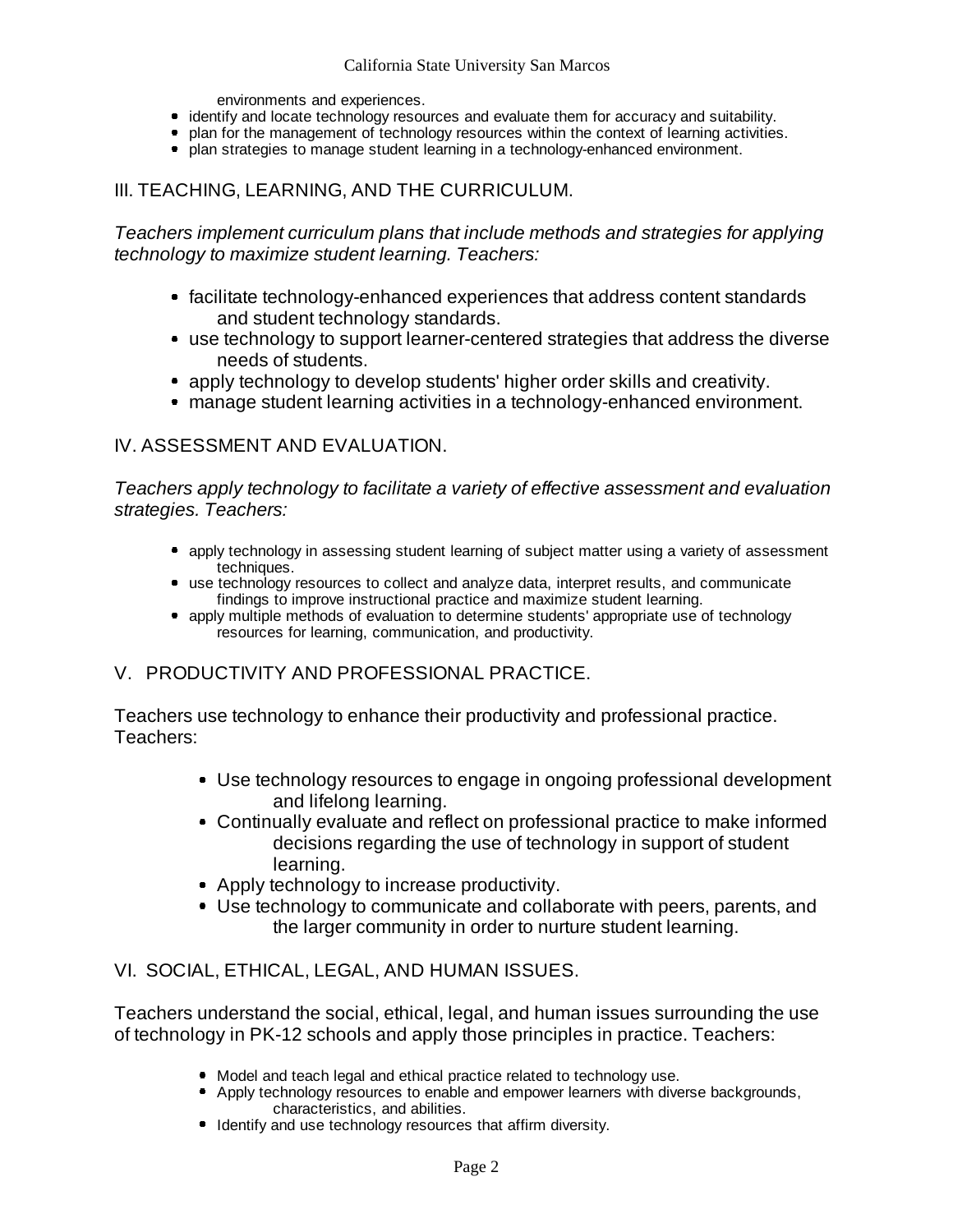- **Promote safe and healthy use of technology resources.**
- Facilitate equitable access to technology resources for all students.

## Secondary Emphasis:

- **TPE 4 Making Content Accessible**
- **TPE 5 Student Engagement**
- **TPE 6 Developmentally Appropriate Teaching Practices**
- **TPE 7 Teaching English Language Learners**
- **TPE 12 Professional, Legal, and Ethical**
- **TPE 13 Professional Growth**
- TPE 14 Standards 2, 3 and 4

**Course Objectives:** Teacher Candidates will demonstrate competency in:

- 1. Meeting the ISTE Standards I VI outlined above
- Use a set of educational technology tools that are applied in teaching and learning within the credential program 2. and used in public school settings
- Setting up an electronic portfolio for completion in the CSUSM teacher credentialing program. 3.

### **Prerequisites**

The prerequisite for this course is completion of the campus-wide computer competency requirement. This can fulfilled by successful completion of one of the following:

- Taking the CSUSM CCR assessment or
- Completion of an approved computer literacy course at the college level or
- Demonstrating a certain level of technology competency during individual conference with instructor

### **Required Supplies:** Bring every class meeting

- 1. **ISTE/CUE Student Membership \$54.00**
- 50 page Spiral Notebook \$1.00 2.
- 1 Mass Storage Device: 3.
	- At least 128 MB USB storage device \$25
	- I recommend the Lexar (Fry's)
- 4. Headphones \$10
- Membership in Task Stream \$25 \$40 (depending on how long you join for) 5.
- Mini DV Digital Video Cassette (DVC) \$5 6.

**College of Education Attendance Policy:** "Due to the dynamic and interactive nature of courses in the College of Education, all students are expected to attend all classes and participate actively. At a minimum, students must attend more than 80% of class time, or s/he many not receive a a passing grade for the course at the discretion of the instructor. Individual instructors may adopt more stringent attendance requirements. Should the student have extenuating circumstances, s/he should contact the instructor as soon as possible."

## **Attendance and Participation**

A good student (and soon to be teacher) is one who adheres to standards of dependability and promptness. If more than 2 class sessions are missed or there is tardiness (or leave early) for more than 3 sessions, the teacher candidate cannot receive an A. If more than 3 class sessions are missed the grade earned cannot exceed a C. Late assignments will be penalized. If extraordinary circumstances occur, please make an effort to contact the instructor. **Remember that communication is the key to success in this class and as a teacher.** Students are required to use WebCT email and check it at least two times per week to communicate with instructor and peers.

#### **Plagiarism and Cheating**

You have decided to become a teacher. You are willingly becoming a role model. You are going to be held to a higher standard than most professions. Academic dishonesty will not be tolerated and will result in a failing grade for this course and will be reported to the University. This shouldn't even be an issue now that you have chosen to become a teacher.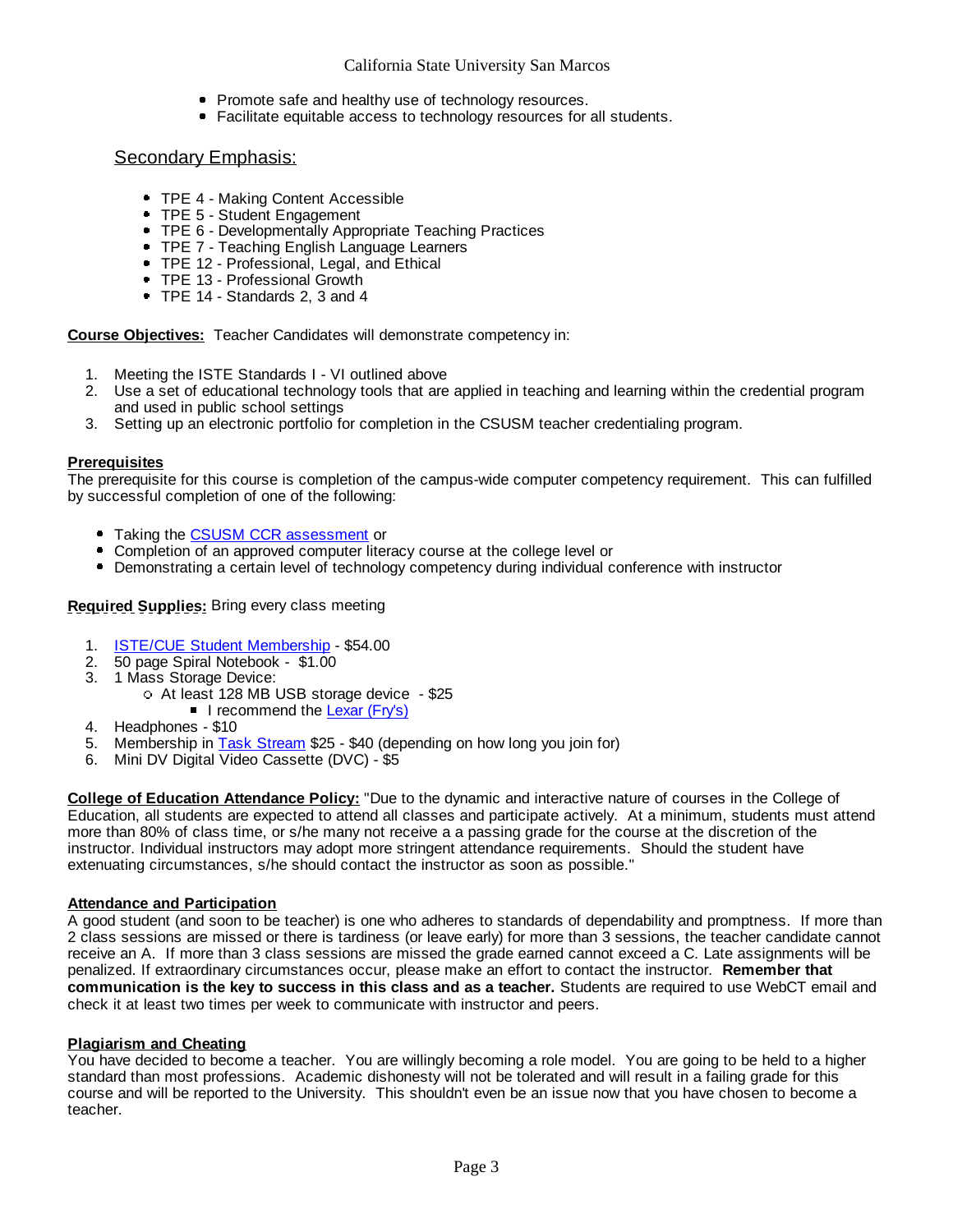### **Authorization to Teach English Language learners**

The CSUSM credential program has been specifically designed to prepare teachers for the diversity of languages often encountered in California public school classrooms. The authorization to teach English learners is met through the infusion of content and experiences within the credential program as well as additional coursework. Students successfully completing this program receive a credential with authorization to teach English Learners. (Approved by CCTC in SB2042 Program Standards, August 2002)

#### **Disable Student Services**

Students with disabilities who require academic accommodations must be approved for services by providing appropriate and recent documentation to the Office of Disabled Student Services (DDS). This office is located in Craven Hall 5205 and can be contacted by phone at (760)750-4905, or TDD (760)750-4909. Students authorized by DSS to receive accommodations should meet with the instructor during office hours or by appointment.

### **Grading and Assignments**

Final grade will be based on a percent of total points according to this scale:

| 92 and above: A |  |
|-----------------|--|
| 90,91: A-       |  |
| 88, 89: B+      |  |
| 82 - 87: B      |  |
| 80, 81: B-      |  |
| 77, 78, 79: C+  |  |
| 72 - 76: C      |  |
| 68 - 71: C-     |  |
| 55 - 67: D      |  |
| 54 and Below: F |  |

**Schedule and Course Outline:** Assignment point values can be found on WebCT. Schedule subject to change

| Week 1: 8/29                                                                                                                                                                                                                                                                                                                                                                                                                                                                                                                                                                                                                                                                                                                                                            |                   |                                                                                                                                                                                                                                                                                                                                                  |
|-------------------------------------------------------------------------------------------------------------------------------------------------------------------------------------------------------------------------------------------------------------------------------------------------------------------------------------------------------------------------------------------------------------------------------------------------------------------------------------------------------------------------------------------------------------------------------------------------------------------------------------------------------------------------------------------------------------------------------------------------------------------------|-------------------|--------------------------------------------------------------------------------------------------------------------------------------------------------------------------------------------------------------------------------------------------------------------------------------------------------------------------------------------------|
| <b>Topics</b>                                                                                                                                                                                                                                                                                                                                                                                                                                                                                                                                                                                                                                                                                                                                                           | <b>What's Due</b> | <b>Assignments</b>                                                                                                                                                                                                                                                                                                                               |
| Who are you? Introduction<br>$\blacksquare$<br><b>Course Norms and Expectations</b><br>(Computer Competency requirement and<br>proof, Syllabus, Food, Communication,<br><b>Microsoft Office)</b><br>Help in Library Computer Lab 2nd floor-<br>۰<br>Purchase a print card, log in<br>Supplies: Storage solution, spiral<br>notebook, dv tape<br>Class Interface: WebCT<br>Create password page in spiral or use<br>class resource password page<br><b>Windows Explorer Basics:</b><br>$\circ$ windows key + E, + D<br><b>Browser Basics</b><br>o Print Screen Command<br><b>C</b> Saving Rules:<br>no capitals<br>no spaces, use_instead<br>ш<br>everything goes in ed_422<br>folder to organize and<br>keep tract of where your<br>files are.<br>no "crazy" characters |                   | • Purchase all<br>supplies<br><b>ISTE, Task Stream</b><br>yahoo account<br>registration !!!<br>WebCT account set<br>up library 2nd floor<br><b>Introduction Letter</b><br>• Discussion Board -<br>Submit introduction<br>letter to Discussion<br><b>Board</b><br>Look at 3 other<br>introduction Letters<br>and give feedback to<br>the authors. |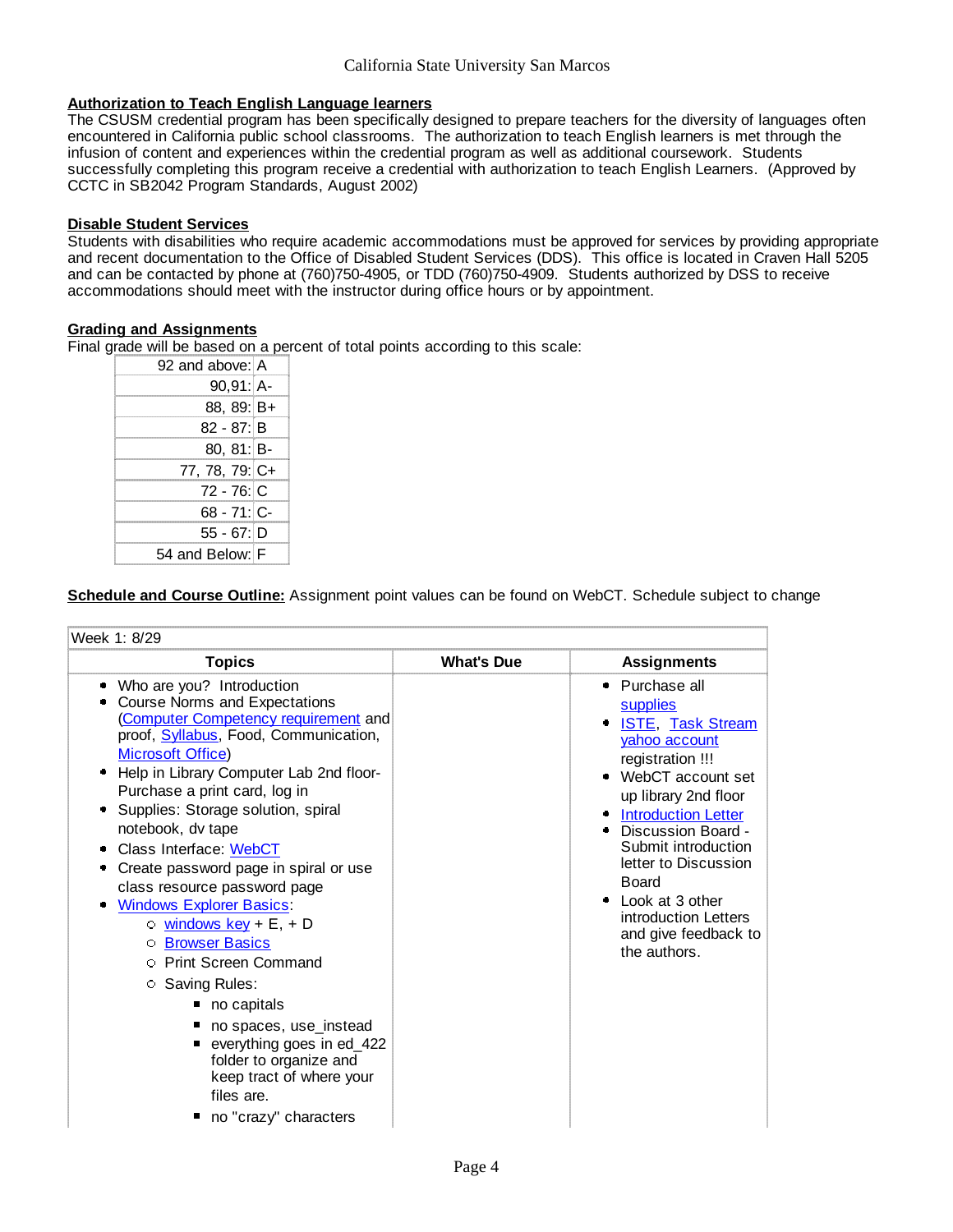**Introduction Letter** 

in using the print screen command and pasted into word Print Screen of File **Organization Yahoo Bookmark-**Internet Assignment

introduction letter to the Class Discussion area , look at 3 other Introduction Letters and give feedback to the authors.

Submit

| <b>C</b> Introduction Letter<br><b>C</b> Discussion Board - Submit<br>introduction letter to Discussion<br>Board<br><b>Sign up for vahoo account</b><br>O Yahoo Bookmark Demonstration<br><b>Nahoo Bookmark-Internet</b><br><b>Assignment</b> |                                                                        |                                                                      |
|-----------------------------------------------------------------------------------------------------------------------------------------------------------------------------------------------------------------------------------------------|------------------------------------------------------------------------|----------------------------------------------------------------------|
| Week 2: 9/5: School Holiday, don't come to class, but complete the assignments                                                                                                                                                                |                                                                        |                                                                      |
| <b>Topics - Instructions</b>                                                                                                                                                                                                                  | <b>What's Due</b>                                                      | <b>Assignments</b>                                                   |
| <b>Watch tonight's plans</b><br>o You will need windows media<br>player and you may have to<br>adjust the volume to here me                                                                                                                   | • Supplies<br><b>ISTE and Task</b><br><b>Stream</b><br>registration!!! | <b>Statement of Own</b><br>work<br>$CTAP2 Pre-$<br>Assessment turned |

- **Electronic Portfolio Task Stream, did** you get signed up, if not do it now please.
- Statement of Own work
- Sign up and complete CTAP<sup>2</sup> Pre-**Assessment** 
	- Click here for video instructions
- Setup folders on USB storage device
	- and backup on H drive (you won't be able to do this until you are on campus). Make a folder called ed\_422 on your USB storage device. Within this folder set up folders called:
- -
	- web\_page ■ images
	- powerpoint
	- video
	- inspiration
- **Click here for video instructions** Do a "Print Screen" of your windows
- explorer showing your USB storage device and the folders and subfolders showing. Paste it into a word file. Crop the screen to show you folders. Save as a word a file, then turn into File organization Assignment on WebCT

## $W$

| leek 3: 9/12                                                                                                                                                                         |                                                                                                                        |                                                                                         |
|--------------------------------------------------------------------------------------------------------------------------------------------------------------------------------------|------------------------------------------------------------------------------------------------------------------------|-----------------------------------------------------------------------------------------|
| <b>Topics</b>                                                                                                                                                                        | <b>What's Due</b>                                                                                                      | <b>Assignments</b>                                                                      |
| Rewsletter Assignment<br>Journal Assignment Explaination<br>Making the Grade (\$100/life)<br>Demonstration<br>MyGradebook (\$35/year) - online option<br>Making the Grade Assignment | Statement of Own<br>work<br>$\bullet$ CTAP <sup>2</sup><br><b>Assessment</b><br>• Print Screen of<br>File Organization | • Newsletter<br><b>Assignment</b><br>Making the Grade<br><b>Assignment</b><br>Journal 1 |
|                                                                                                                                                                                      | Yahoo Bookmark-                                                                                                        |                                                                                         |

**Internet**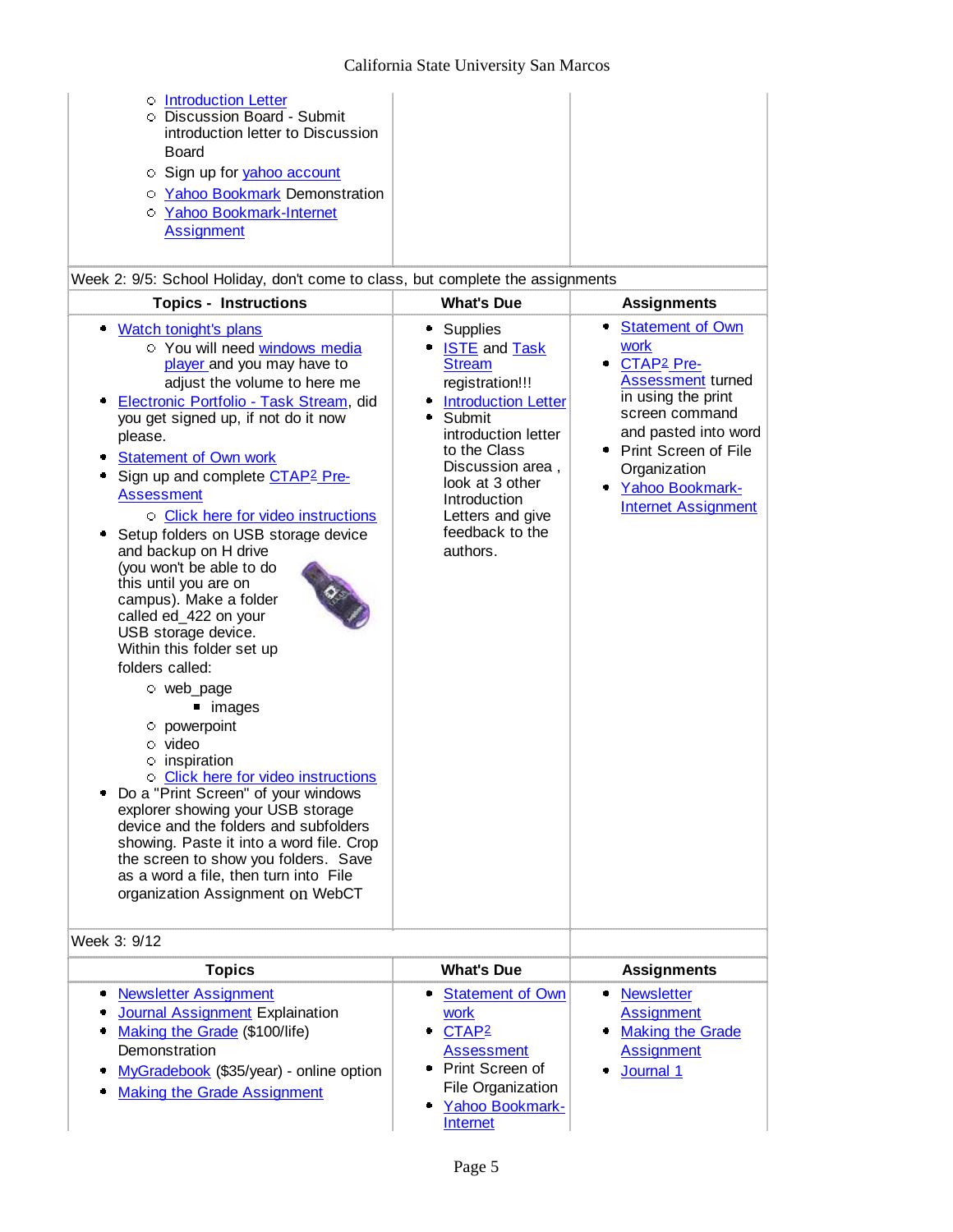# California State University San Marcos

|                                                                                                                                                                                                                                                                                                                                                                           | <b>Assignment</b>                                                                                                                                          |                                                                                                                                                                     |
|---------------------------------------------------------------------------------------------------------------------------------------------------------------------------------------------------------------------------------------------------------------------------------------------------------------------------------------------------------------------------|------------------------------------------------------------------------------------------------------------------------------------------------------------|---------------------------------------------------------------------------------------------------------------------------------------------------------------------|
| Week 4: 9/19                                                                                                                                                                                                                                                                                                                                                              |                                                                                                                                                            |                                                                                                                                                                     |
| <b>Topics</b>                                                                                                                                                                                                                                                                                                                                                             | <b>What's Due</b>                                                                                                                                          | <b>Assignments</b>                                                                                                                                                  |
| • Reviewing tool bar in Word<br>o voice comments<br><b>c</b> Equation Editor<br>Database Activity-follow directions in<br>WebCT<br><b>Basic Excel Demonstration - Graphing</b><br>In my class<br><b>Earthworm Spreadsheet Activity</b><br>Cool Web site Demo:<br><b>C</b> Scientific American Frontiers<br><b>C</b> Froguts<br><b>Brainpop</b><br><b>United Streaming</b> | <b>Newsletter</b><br><b>Assignment</b><br>Making the Grade<br><b>Assignment</b><br><b>Earthworm</b><br>Spreadsheet<br><b>Activity</b><br>Database Activity | Journal 2<br>$\bullet$<br>Database Activity<br>Earthworm<br><b>Spreadsheet Activity</b><br><b>Filamentality</b>                                                     |
| Week 5: 9/26                                                                                                                                                                                                                                                                                                                                                              |                                                                                                                                                            |                                                                                                                                                                     |
| <b>Topics</b>                                                                                                                                                                                                                                                                                                                                                             | <b>What's Due</b>                                                                                                                                          | <b>Assignments</b>                                                                                                                                                  |
| Producer<br>o Mr. Bird Examples<br><b>Force-Friction Lecture</b><br><b>Changing Between Units</b><br><b>Producer Curriculum</b><br><b>Movies</b><br><b>PowerPoint Basics</b><br><b>PowerPoint Standards Lesson</b>                                                                                                                                                        | <b>Filamentality</b><br>۰                                                                                                                                  | • PowerPoint<br><b>Standards Lesson</b><br>• Read Introduction<br>Letters on<br>Discussion board to<br>help form group<br>members for Video<br>Project<br>Journal 3 |
| Week 6: 10/3                                                                                                                                                                                                                                                                                                                                                              |                                                                                                                                                            |                                                                                                                                                                     |
| <b>Topics</b>                                                                                                                                                                                                                                                                                                                                                             | <b>What's Due</b>                                                                                                                                          | <b>Assignments</b>                                                                                                                                                  |
| <b>PowerPoint Standards Lesson</b><br>presentations to small groups<br>Filamentality<br><b>C</b> Sample Student Lessons<br><b>Inspiration Software Project</b>                                                                                                                                                                                                            | <b>PowerPoint</b><br>۰<br><b>Standards Lesson</b>                                                                                                          | <b>Inspiration Software</b><br>Project<br>• PowerPoint<br><b>Reflection</b><br><b>Assignment</b><br>Journal 5                                                       |
| Week 7: 10/10                                                                                                                                                                                                                                                                                                                                                             |                                                                                                                                                            |                                                                                                                                                                     |
| <b>Topics</b>                                                                                                                                                                                                                                                                                                                                                             | <b>What's Due</b>                                                                                                                                          | <b>Assignments</b>                                                                                                                                                  |
| Remind you to sign up for Task Stream<br><b>FrontPage Introduction</b><br>Other Web Page options:<br><b>Teacherweb</b><br>Scholastic<br>Work on Teacher Web Page                                                                                                                                                                                                          | <b>PowerPoint</b><br><b>Reflection</b><br>Inspiration<br>۰<br><b>Software Project</b>                                                                      | Journal 6<br>۰<br>Teacher Web Page<br>in Geocities<br>Pagebuilder                                                                                                   |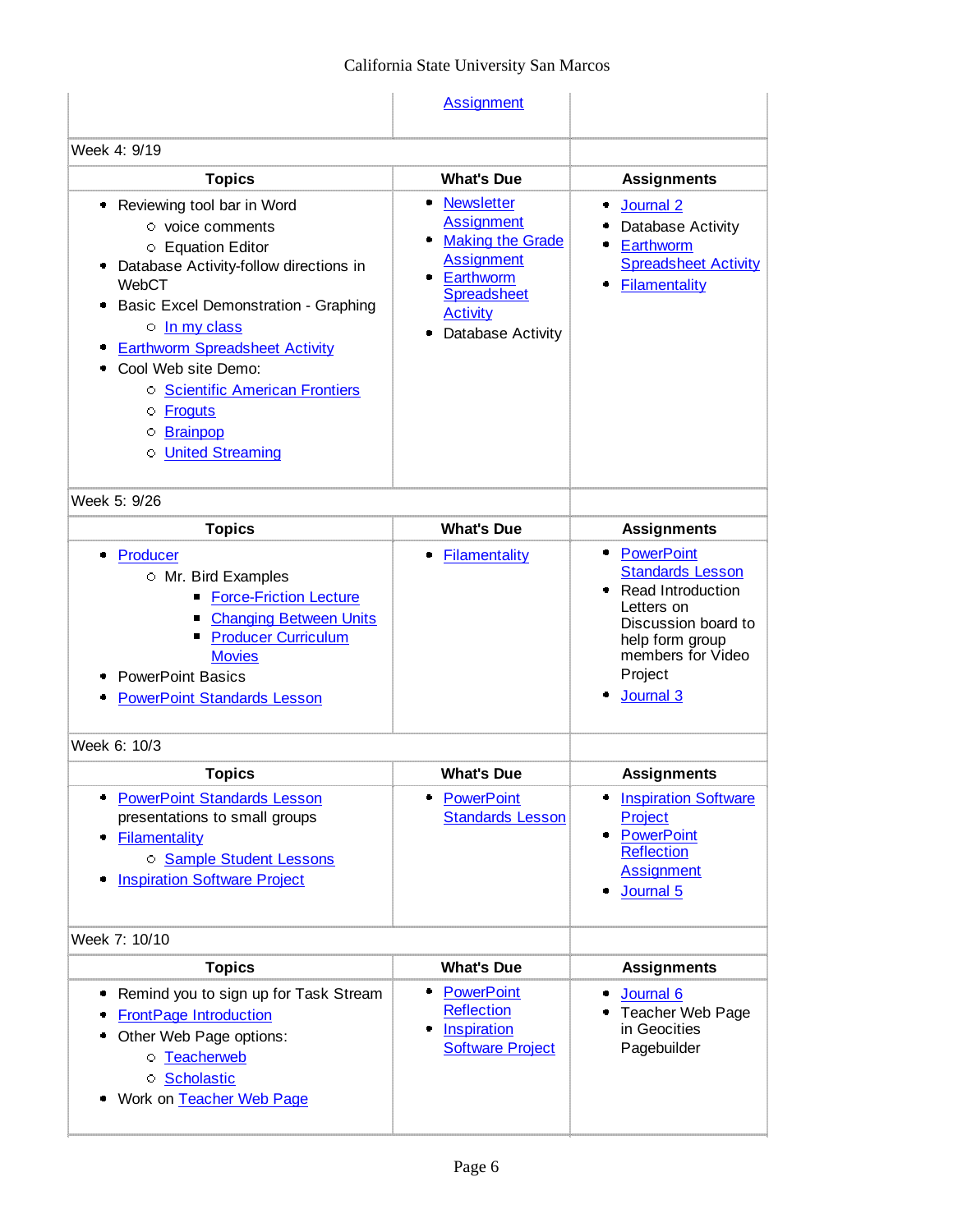| Week 8: 10/17                                                                                                                                                                                                                                                                                                                                                                                                                      |                                                                                                                        |                                                                                                   |
|------------------------------------------------------------------------------------------------------------------------------------------------------------------------------------------------------------------------------------------------------------------------------------------------------------------------------------------------------------------------------------------------------------------------------------|------------------------------------------------------------------------------------------------------------------------|---------------------------------------------------------------------------------------------------|
| <b>Topics</b>                                                                                                                                                                                                                                                                                                                                                                                                                      | <b>What's Due</b>                                                                                                      | <b>Assignments</b>                                                                                |
| • Translation programs on the web<br>Work on Teacher Web Page                                                                                                                                                                                                                                                                                                                                                                      | Journal 1-6<br>۰                                                                                                       | • Teacher Web Page<br>in Geocities<br>Pagebuilder                                                 |
| Week 9: 10/24                                                                                                                                                                                                                                                                                                                                                                                                                      |                                                                                                                        |                                                                                                   |
| <b>Topics</b>                                                                                                                                                                                                                                                                                                                                                                                                                      | <b>What's Due</b>                                                                                                      | <b>Assignments</b>                                                                                |
| <b>Software Evaluation</b><br>۰<br><b>Copyright and Fair Use</b><br><b>Video in Education</b><br>Subscribe to <b>Blue Web'n</b> free weekly<br>۰<br>updates: Incredible resource of<br>websites for educators. Add this site to<br>your Yahoo Bookmarks if you haven't<br>already done so.<br>Video Project: Start the planning of your<br>project<br>o Groups for video project formed<br>O Come up with an idea for next<br>week | <b>Teacher Web</b><br>Page in Geocities<br>Pagebuilder                                                                 | <b>Software Evaluation</b><br>Copyright and Fair<br><b>Use</b><br>Video in Education<br>Journal 7 |
| Week 10: 10/31                                                                                                                                                                                                                                                                                                                                                                                                                     |                                                                                                                        |                                                                                                   |
| <b>Topics</b>                                                                                                                                                                                                                                                                                                                                                                                                                      | <b>What's Due</b><br>• Software                                                                                        | <b>Assignments</b>                                                                                |
| <b>Work on Video Project</b><br>Story board<br>o Filming<br>o Editing                                                                                                                                                                                                                                                                                                                                                              | Evaluation<br>Copyright and Fair<br><b>Use</b><br>• Video in<br><b>Education</b><br>Groups for video<br>project formed | Journal 8<br><b>Video Project</b>                                                                 |
| Week11: 11/7                                                                                                                                                                                                                                                                                                                                                                                                                       |                                                                                                                        |                                                                                                   |
| <b>Topics</b>                                                                                                                                                                                                                                                                                                                                                                                                                      | <b>What's Due</b>                                                                                                      | <b>Assignments</b>                                                                                |
| <b>Work on Video Project</b><br>o Filming<br>o Editing<br>o Finishing                                                                                                                                                                                                                                                                                                                                                              |                                                                                                                        | Journal 9<br>α.<br><b>Video Project</b>                                                           |
| Week 12: 11/14                                                                                                                                                                                                                                                                                                                                                                                                                     |                                                                                                                        |                                                                                                   |
| <b>Topics</b>                                                                                                                                                                                                                                                                                                                                                                                                                      | <b>What's Due</b>                                                                                                      | <b>Assignments</b>                                                                                |
| <b>Course Evaluation Please!</b><br>۰<br><b>Portfolio Task Stream Introduction</b><br>Using Task Stream<br><b>Software Project Introduction</b><br>Meet with group for <b>Software Project</b><br>Presentations<br><b>O</b> Software Search Engine                                                                                                                                                                                 | <b>Video Project</b>                                                                                                   | <b>Software Project</b><br>Portfolio<br>Journal 10                                                |